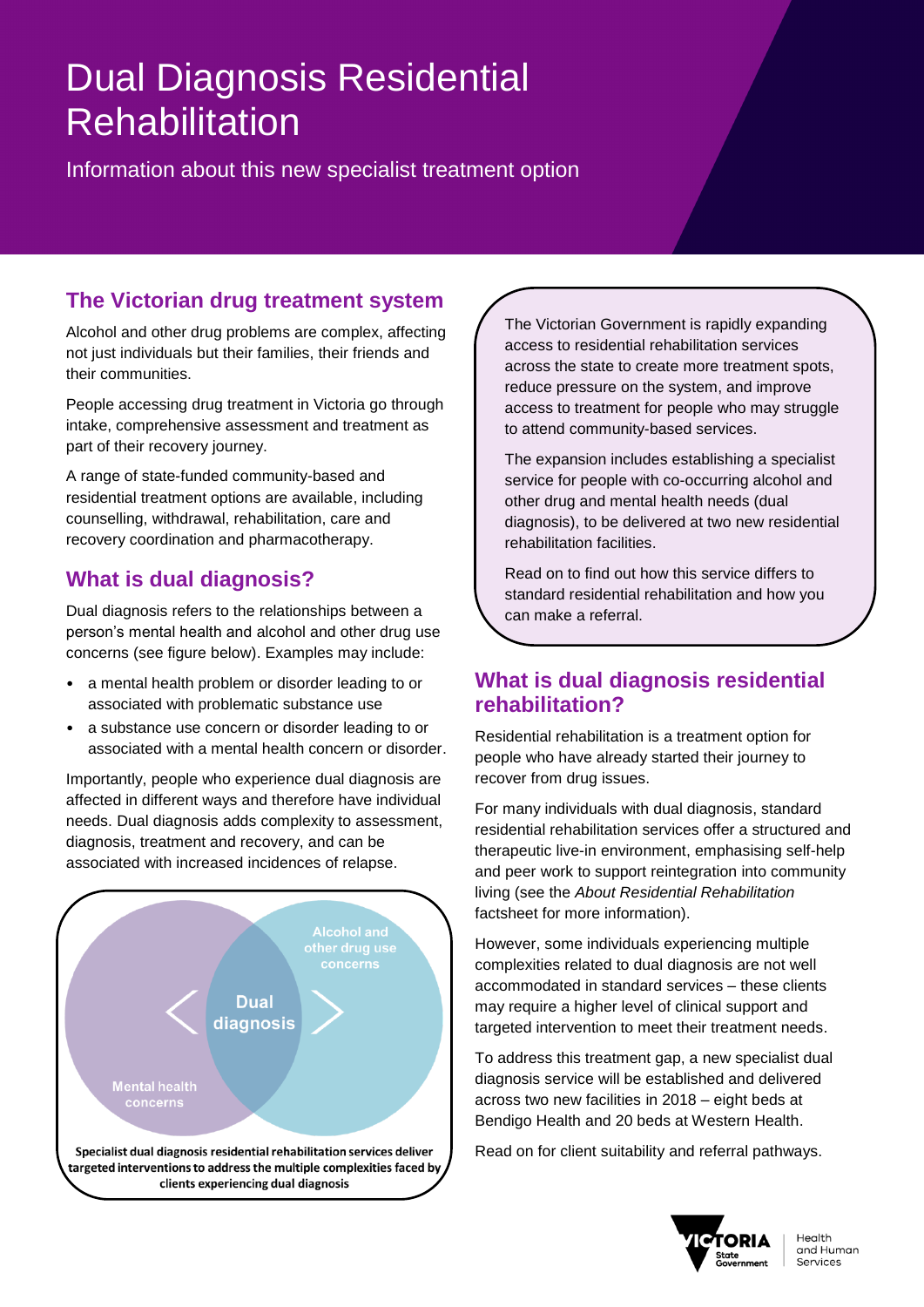# **Who is dual diagnosis residential rehabilitation suitable for?**

This service seeks to address the needs of adults experiencing dual diagnosis who are not well accommodated in standard residential rehabilitation services.

This service may be suitable for people who experience problems with alcohol and other drugs and:

- have mental health symptoms that need active treatment, such as unresolved anxiety or depression, or lowlevel active positive psychotic symptoms
- have mental health symptoms that need overnight support, such as low-level active post-traumatic stress disorder (PTSD) symptoms such as nightmares and sleep problems, or people who need regular or 'as needed' medication overnight
- need additional assistance to manage cognitive problems, such as with executive functioning or memory
- have poor impulse or emotional control
- have a history of frequent drop-out from alcohol and other drugs, mental health or other treatment.

#### **Who is not suitable?**

Individuals with lived experience of dual diagnosis who have the capacity to manage the involvement and responsibility associated with being a resident of standard residential programs are best served in those services and are less suitable for this specialist service.

People typically excluded from standard residential rehabilitation who are also *not suitable* for this service include people who experience problems with alcohol and other drugs and:

- have a history of extreme antisocial behaviours such as violence, arson, sexual assault, paedophilia they are better supported in specialist forensic day programs, such as Torque (ReGen) or HiROADS (Caraniche)
- are experiencing active and acute suicidal thinking and are at high risk of acting on their suicidal thoughts they should be stabilised in an acute mental health service prior to entry
- are experiencing active and acute positive symptoms of psychosis or mania they should be stabilised in an acute mental health service prior to entry
- are still using drugs or who are going through acute withdrawal they should be referred to an existing withdrawal service prior to entry
- have a very low body mass index that requires medical care or who are actively bingeing, purging or restricting their diet – this group is better supported in a mental health, medical or specialist eating disorders service
- meet the criteria for intellectual disability as outlined in the *Disability Act 2006* (Vic) this group is better supported in intellectual disability services.

### **How do people access dual diagnosis residential rehabilitation?**

Referral into this service is similar to referral pathways for standard residential rehabilitation – see *Client pathways* and *Catchment-based intake* later in this document.

Client eligibility is responsive to symptoms' severity rather than specific mental health conditions or diagnoses – see also *Screening tool for referrers*.

Pathways into the service include referral by catchment-based intake services, other drug or mental health services (noting that people suitable for this service will likely already be accessing such services). People may also be referred through primary care or other community services or may self-refer.

#### **Admission assessment**

The service provider will undertake an admission assessment of client suitability prior to accepting a referral.

Where a client is deemed not suitable (e.g. unstable mental health symptoms that may not be sufficiently addressed by the service), the service provider will advise the referring agency about a more suitable service.

Where appropriate, the service provider will provide assertive follow-up to facilitate admission into the service to support that client's recovery journey.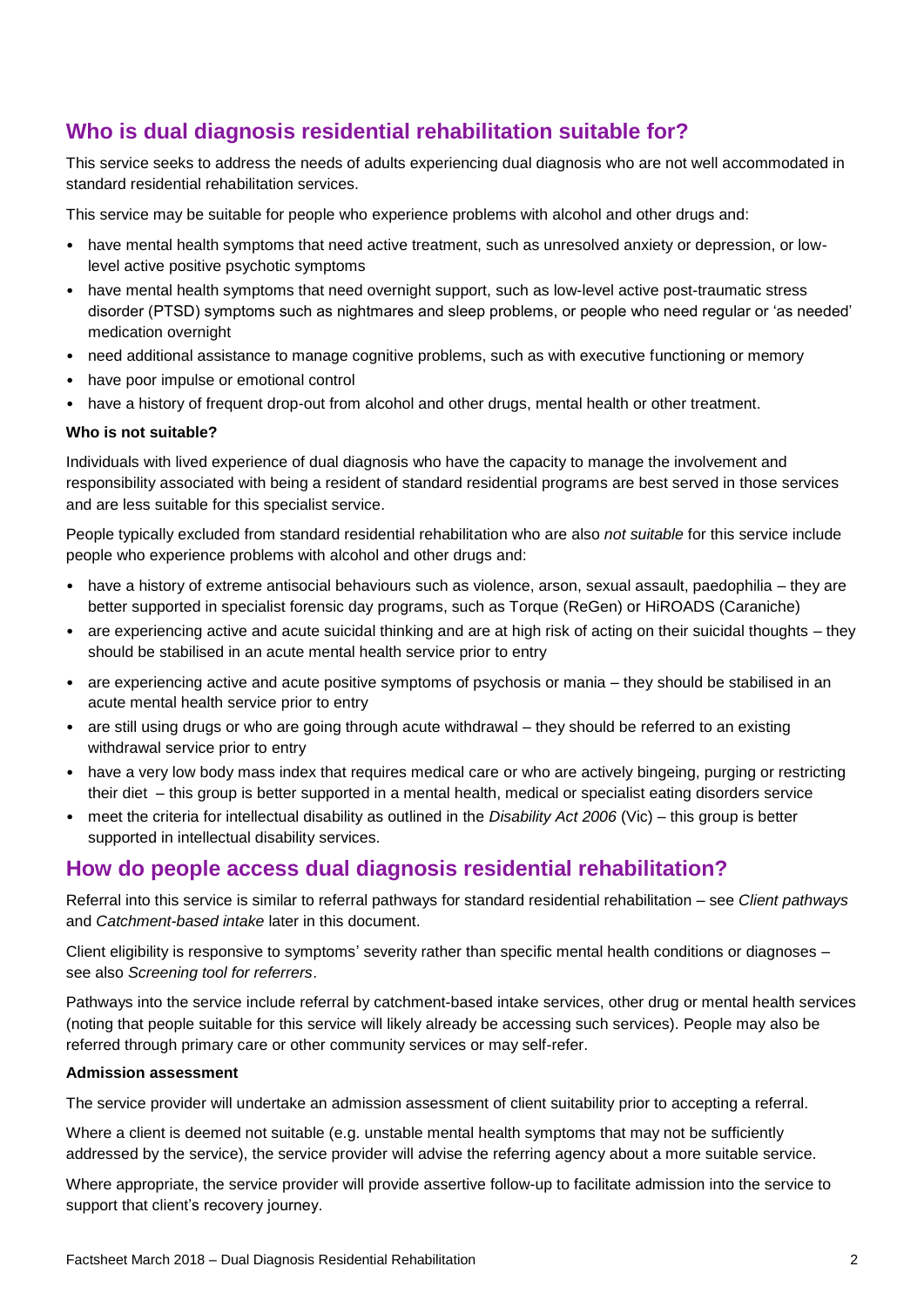

#### **Screening tool for referrers** (Department of Health and Human Services, Service Guidelines v.01)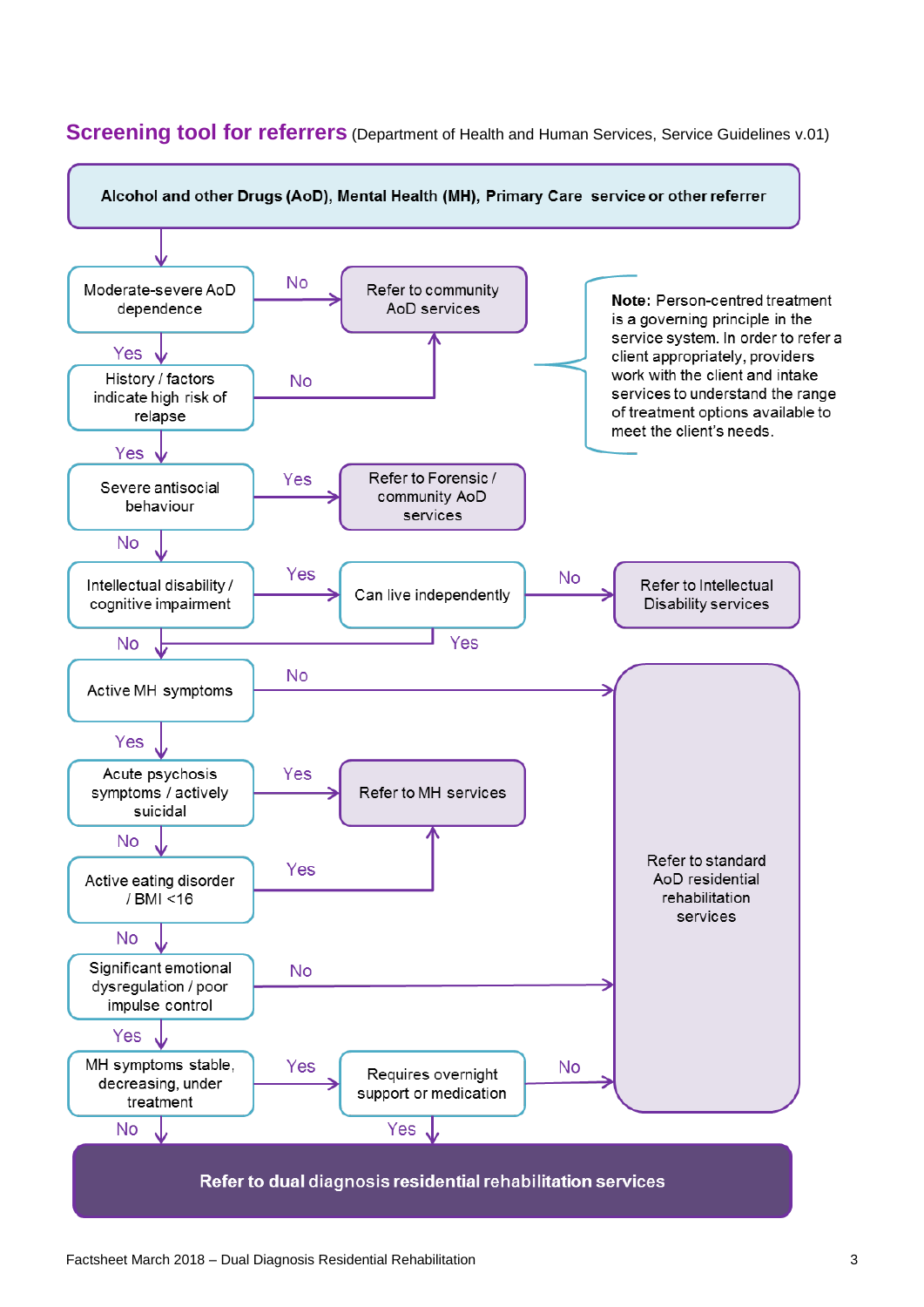### **Client pathways through the drug treatment system**

The figure below illustrates client pathways through the state-funded alcohol and other drugs treatment system.

Delivered as a statewide service, people may access the dual diagnosis services from anywhere in Victoria, and are assisted to return to their community with assertive aftercare and relapse prevention supports in place.

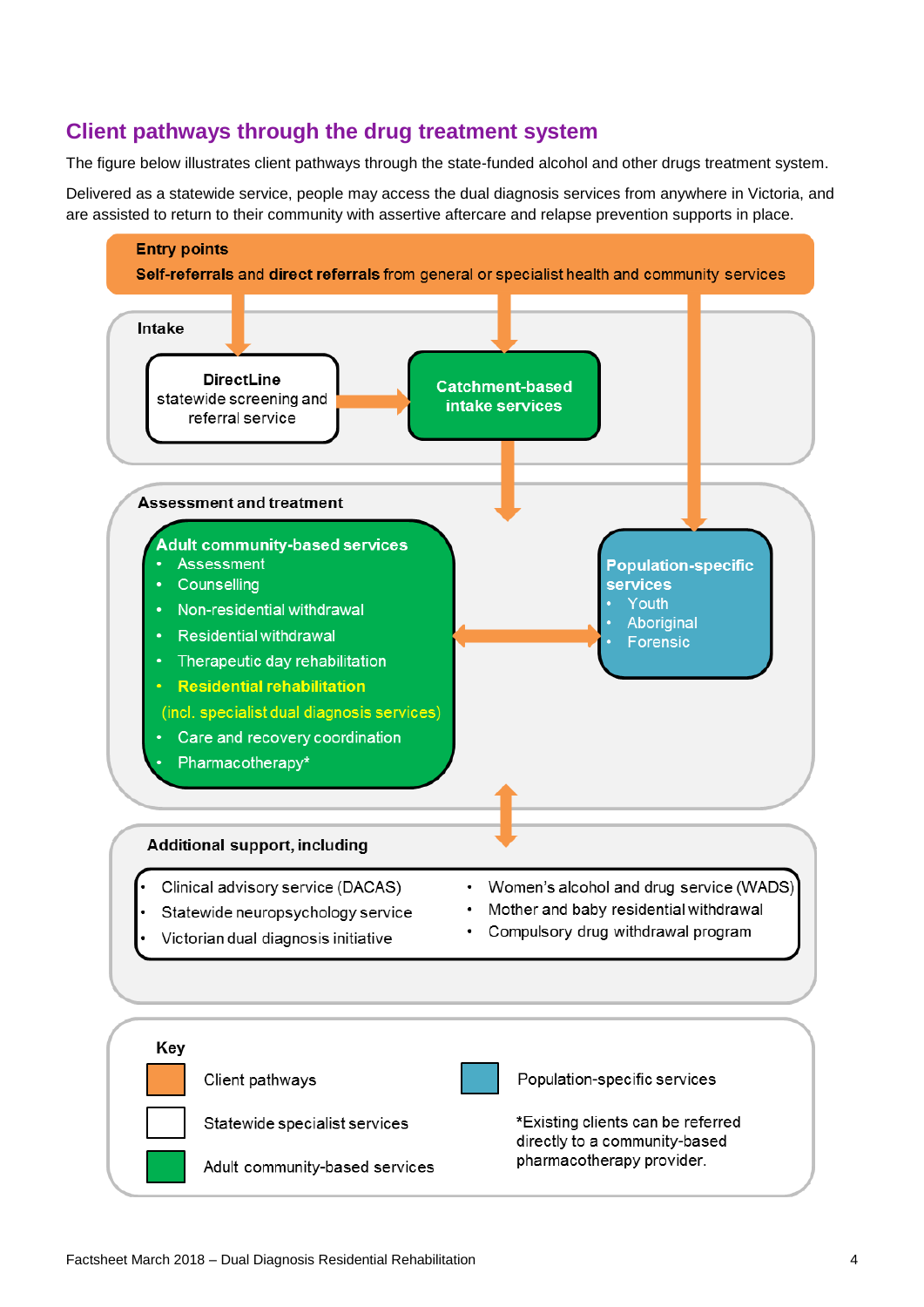# **Where do I go for more information?**

If you have any questions about Victorian alcohol or other drug treatment services, please:

- speak with your local catchment-based intake service (see below)
- contact the statewide drug treatment information and referral service, DirectLine on 1800 888 236 or at [<www.directline.org.au>](file://N060/GROUP/Drug%20Policy%20and%20Services/Strategy%20&%20Policy/Aspex%20review/Communications/Fact%20sheets/Clients/www.directline.org.au).

#### **Catchment-based intake services**

Intake services are the critical point of entry into the alcohol and other drug treatment system. They provide local knowledge to support client pathways to all Victorian state-funded services, including residential rehabilitation.

Working closely with DirectLine, and other treatment providers, intake services facilitate client intake, triage, and referral to drug treatment, including the use of brief interventions and bridging support as required. They also support families and significant others of people with alcohol and other drug issues.

The table below provides the contact details for catchment-based intake providers.

| <b>Provider / consortium</b>                                   | <b>Contact</b>            | <b>Local government area</b>                                                      | <b>Catchment</b>                      |
|----------------------------------------------------------------|---------------------------|-----------------------------------------------------------------------------------|---------------------------------------|
| <b>Bayside Integrated Services</b>                             | 1800 229 263<br>9690 9778 | Cities of: Port Phillip, City of Glen<br>Eira, Bayside, Stonnington,<br>Kingston  | Bayside                               |
| South Eastern Consortium of AOD<br>Agencies (SECADA)           | 1800 142 536              | Cities of: Greater Dandenong,<br>Casey, Cardinia Shire                            | South East<br>Melbourne               |
| Frankston and Mornington Drug<br>and Alcohol Services (FaMDAS) | 1300 665 781              | City of Frankston<br>Mornington Peninsula Shire                                   | Frankston-<br>Mornington<br>Peninsula |
| Eastern Health Turning Point AOD<br>Consortium                 | 1800 778 278              | Cities of: Boroondara,<br>Manningham, Whitehorse,<br>Monash                       | Inner East                            |
| <b>EACH SURE Consortium</b>                                    | 1300 007 873              | Cities of: Knox, Maroondah<br>Shire of Yarra Ranges                               | Eastern Melbourne                     |
| UnitingCare ReGen and Odyssey<br>House Victoria:               | 1800 700 514              | Cities of: Moreland, Moonee<br>Valley, Melbourne, Yarra                           | <b>Inner North</b>                    |
| North and West Metro Alcohol and<br><b>Other Drug Service</b>  |                           | Cities of: Whittlesea, Darebin,<br>Banyule                                        | North Melbourne                       |
|                                                                |                           | Shire of Nillumbik                                                                |                                       |
|                                                                |                           | Cities of: Brimbank, Hume,<br>Maribyrnong                                         | North West<br>Melbourne               |
|                                                                |                           | Shire of Melton                                                                   |                                       |
|                                                                |                           | Cities of: Hobsons Bay, Wyndham                                                   | South West<br>Melbourne               |
| Barwon AOD Consortium                                          | 1300 094 187              | <b>City of Greater Geelong</b>                                                    | <b>Barwon</b>                         |
|                                                                | Colac area:               | Shires of Colac-Otway, Surf Coast                                                 |                                       |
|                                                                | 1300 763 254              | <b>Borough of Queenscliff</b>                                                     |                                       |
| <b>Australian Community Support</b><br>Organisation (ACSO)     | 1300 022 760              | Shires of: Bass Coast, South<br>Gippsland, Baw Baw, Wellington,<br>East Gippsland | Gippsland                             |
|                                                                |                           | City of LaTrobe                                                                   |                                       |
|                                                                |                           | Rural Cities of: Wodonga,<br>Wangaratta, Benalla                                  | Hume                                  |